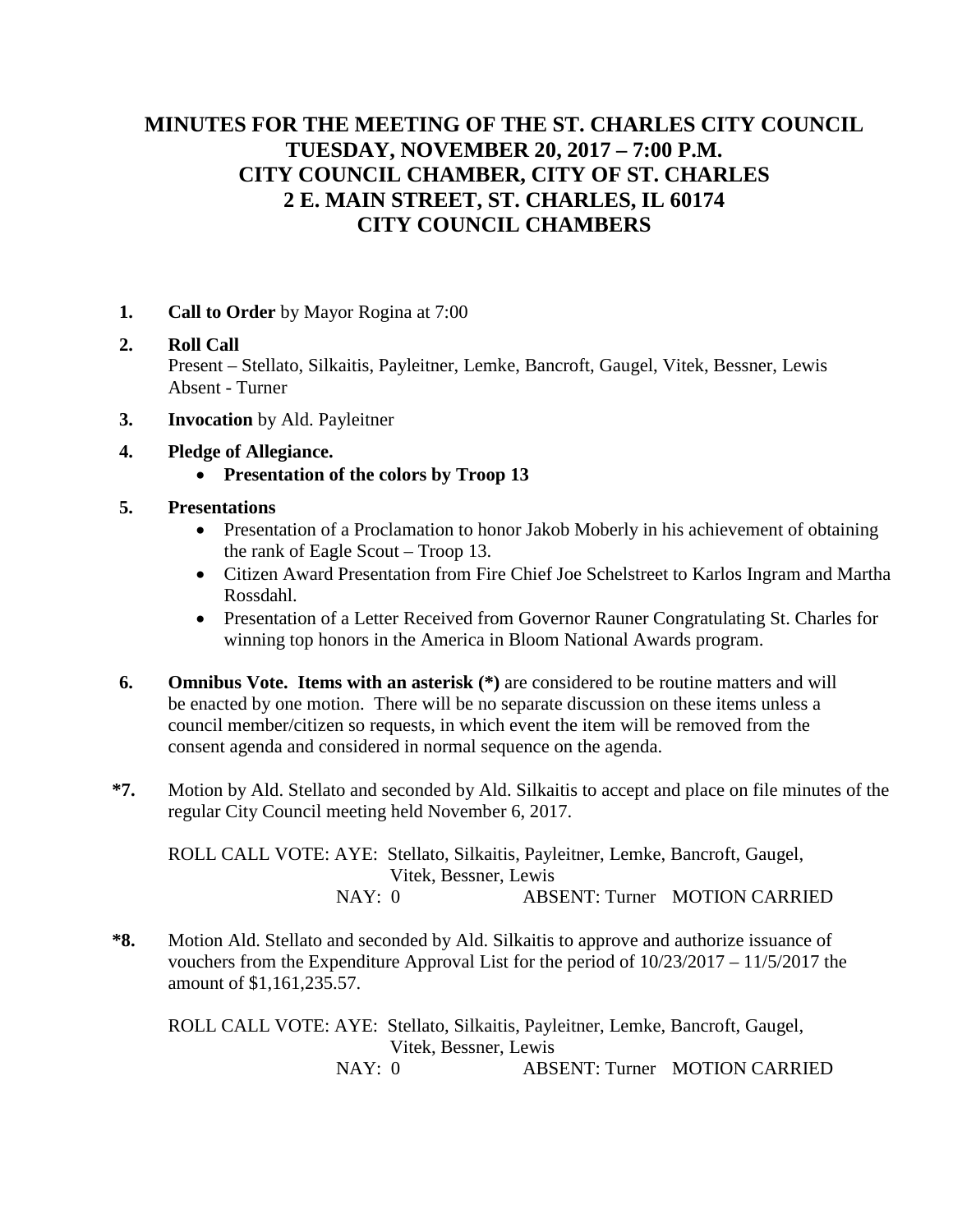## I. **New Business**

None

## **II. Committee Reports**

### **A. Government Operations**

\*1. Motion Ald. Stellato and seconded by Ald. Silkaitis to approve the authorization of the Finance Director to Execute the Risk Insurance Program Renewal for the Year Beginning December 1, 2017.

ROLL CALL VOTE: AYE: Stellato, Silkaitis, Payleitner, Lemke, Bancroft, Gaugel, Vitek, Bessner, Lewis NAY: 0 ABSENT: Turner MOTION CARRIED

\*2. Motion Ald. Stellato and seconded by Ald. Silkaitis to Approve **Resolution** 2017-140 Authorizing the Mayor and the City Clerk of the City of St. Charles to Approve the Award of Four (4) 2018 Ford Utility Police Interceptors to Currie Motors and to Sell the Replaced Vehicles #1774, #1777, #1780 & #1834.

ROLL CALL VOTE: AYE: Stellato, Silkaitis, Payleitner, Lemke, Bancroft, Gaugel, Vitek, Bessner, Lewis NAY: 0 ABSENT: Turner MOTION CARRIED

\*3. Motion Ald. Stellato and seconded by Ald. Silkaitis to Approve **Resolution** 2017-141 Authorizing the Mayor and the City Clerk of the City of St. Charles to Approve the Award of a 2018 Ford F-150 Truck to Wright Automotive and to Sell the Replaced 2003 Ford F-150, Vehicle #1889.

ROLL CALL VOTE: AYE: Stellato, Silkaitis, Payleitner, Lemke, Bancroft, Gaugel, Vitek, Bessner, Lewis NAY: 0 ABSENT: Turner MOTION CARRIED

\*4. Motion Ald. Stellato and seconded by Ald. Silkaitis to approve **Resolution** 2017-142 authorizing the Mayor and City Clerk of the City of St. Charles to approve the purchase of treated and untreated rock salt from Compass Minerals through the State of Illinois Joint Purchasing Program for Fiscal Year 2017/2018.

ROLL CALL VOTE: AYE: Stellato, Silkaitis, Payleitner, Lemke, Bancroft, Gaugel, Vitek, Bessner, Lewis NAY: 0 ABSENT: Turner MOTION CARRIED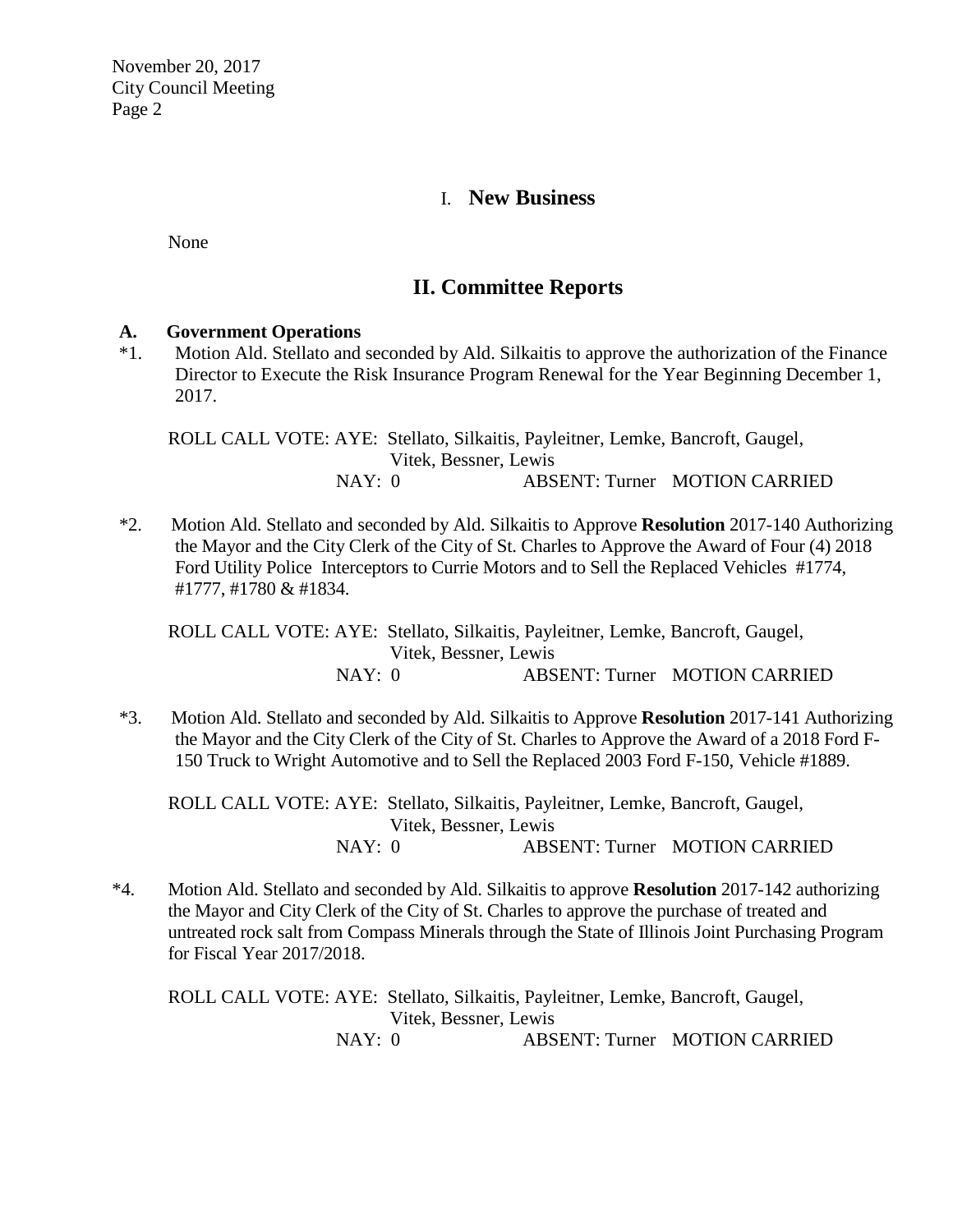\*5. Motion Ald. Stellato and seconded by Ald. Silkaitis to approve **Resolution** 2017-143 authorizing the disposal of one lot of retired scrap switchgear and transformers owned by the City of St. Charles.

ROLL CALL VOTE: AYE: Stellato, Silkaitis, Payleitner, Lemke, Bancroft, Gaugel, Vitek, Bessner, Lewis NAY: 0 ABSENT: Turner MOTION CARRIED

\*6. Motion Ald. Stellato and seconded by Ald. Silkaitis to accept and place on file minutes from the November 6, 2017 Government Operations Committee meeting.

ROLL CALL VOTE: AYE: Stellato, Silkaitis, Payleitner, Lemke, Bancroft, Gaugel, Vitek, Bessner, Lewis NAY: 0 ABSENT: Turner MOTION CARRIED

#### B. **Government Services**

\*1. Motion Ald. Stellato and seconded by Ald. Silkaitis to approve and place on file minutes from the October 23, 2017 Government Services Committee Meeting.

ROLL CALL VOTE: AYE: Stellato, Silkaitis, Payleitner, Lemke, Bancroft, Gaugel, Vitek, Bessner, Lewis NAY: 0 ABSENT: Turner MOTION CARRIED

### C. **Planning and Development**

\*1. Motion Ald. Stellato and seconded by Ald. Silkaitis to approve **Resolution** 2017-144 Authorizing the Mayor and City Clerk of the City of St. Charles to Execute an Amendment to a Commercial Corridor and Downtown Business Economic Incentive Award between the City of St. Charles and Edward Seaman (225 W. Main Street – Home Brew Shop).

ROLL CALL VOTE: AYE: Stellato, Silkaitis, Payleitner, Lemke, Bancroft, Gaugel, Vitek, Bessner, Lewis NAY: 0 ABSENT: Turner MOTION CARRIED

#### D. **Executive Session**

- Personnel –5 ILCS  $120/2(c)(1)$
- Pending Litigation 5 ILCS  $120/2(c)(11)$
- Probable or Imminent Litigation 5 ILCS  $120/2(c)(11)$
- Property Acquisition 5 ILCS  $120/2(c)(5)$
- Collective Bargaining 5 ILCS  $120/2(c)(2)$
- Review of Executive Session Minutes 5 ILCS  $120/2(c)(21)$